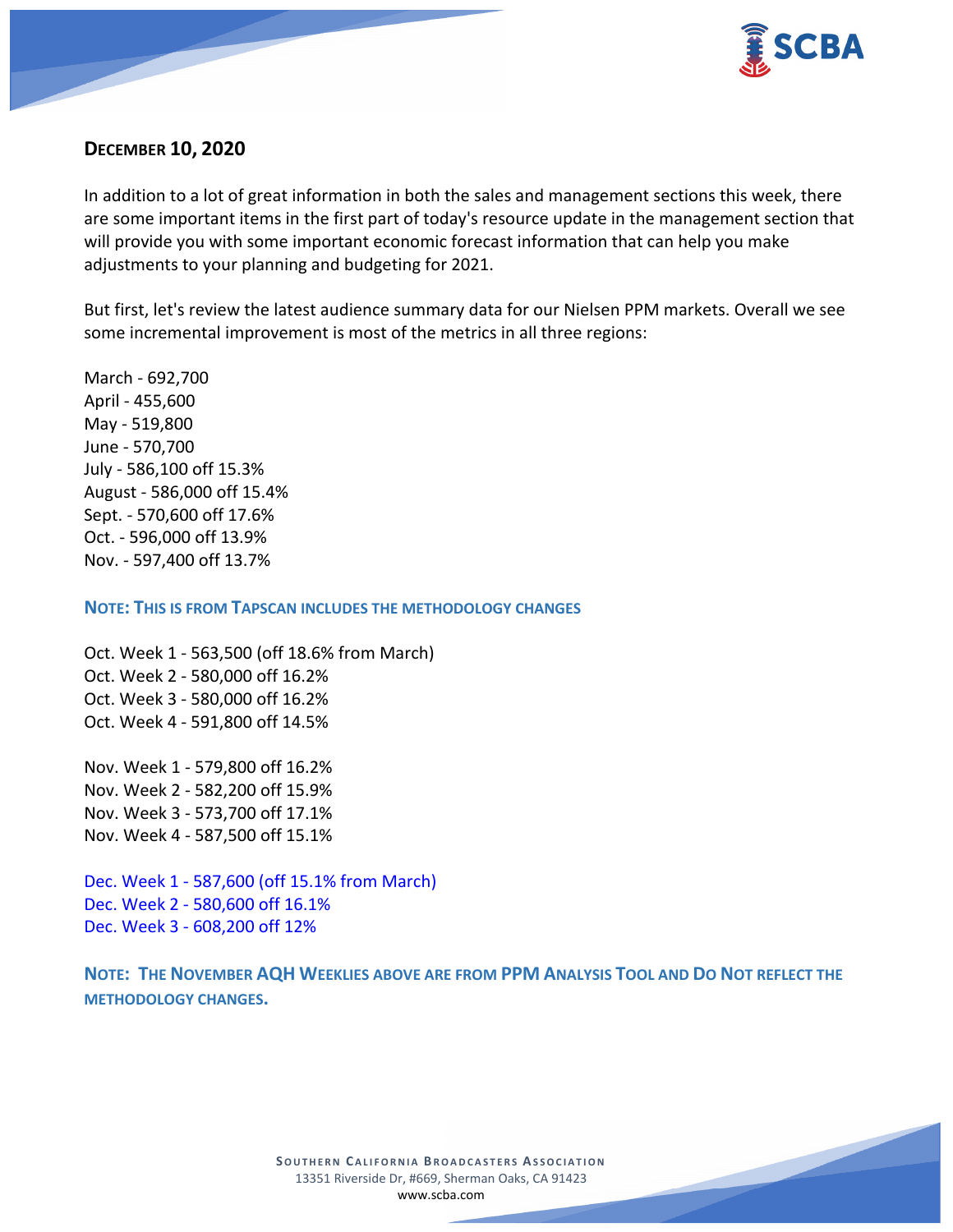

#### **Los Angeles Cume**

March - 10,611,300 April - 9,080,100 May - 9,572,200 June - 9,941,100 July - 10,089,600 off 4.9% August - 10,029,800 off 5.4% Sept. - 9,999,500 off 5.7% Oct. - 10,055,100 off 5.2% Nov. - 10,133,900 off 4.4%

Oct. Week 1 - 9,970,700 (Off 6% from March) Oct. Week 2 - 10,074,200 off 5% Oct. Week 3 - 10,155,500 off 4.6% Oct. Week 4 - 10,060,000 off 5.1%

Nov. Week 1 - 10,133,900 (off 4.4% from March) Nov. Week 2 - 10,216,200 off 3.7% Nov. Week 3 - 10,052,500 off 5.2% Nov. Week 4 - 10,132,900 off 4.5%

Dec. Week 1 - 9,880,500 (off 6.8% from March) Dec. Week 2 - 9,866,500 off 7% Dec. Week 3 - 10,080,100 off 5%

#### **Riverside/San Bernardino AQH**

March - 128,900 April - 96,200 May - 105,000 June - 115,100 July - 108,600 off 15.7% August - 109,400 off 15.1% Sept. - 102,100 off 20.7% Oct. - 106,000 off 17.7% Nov. - 105,600 off 18%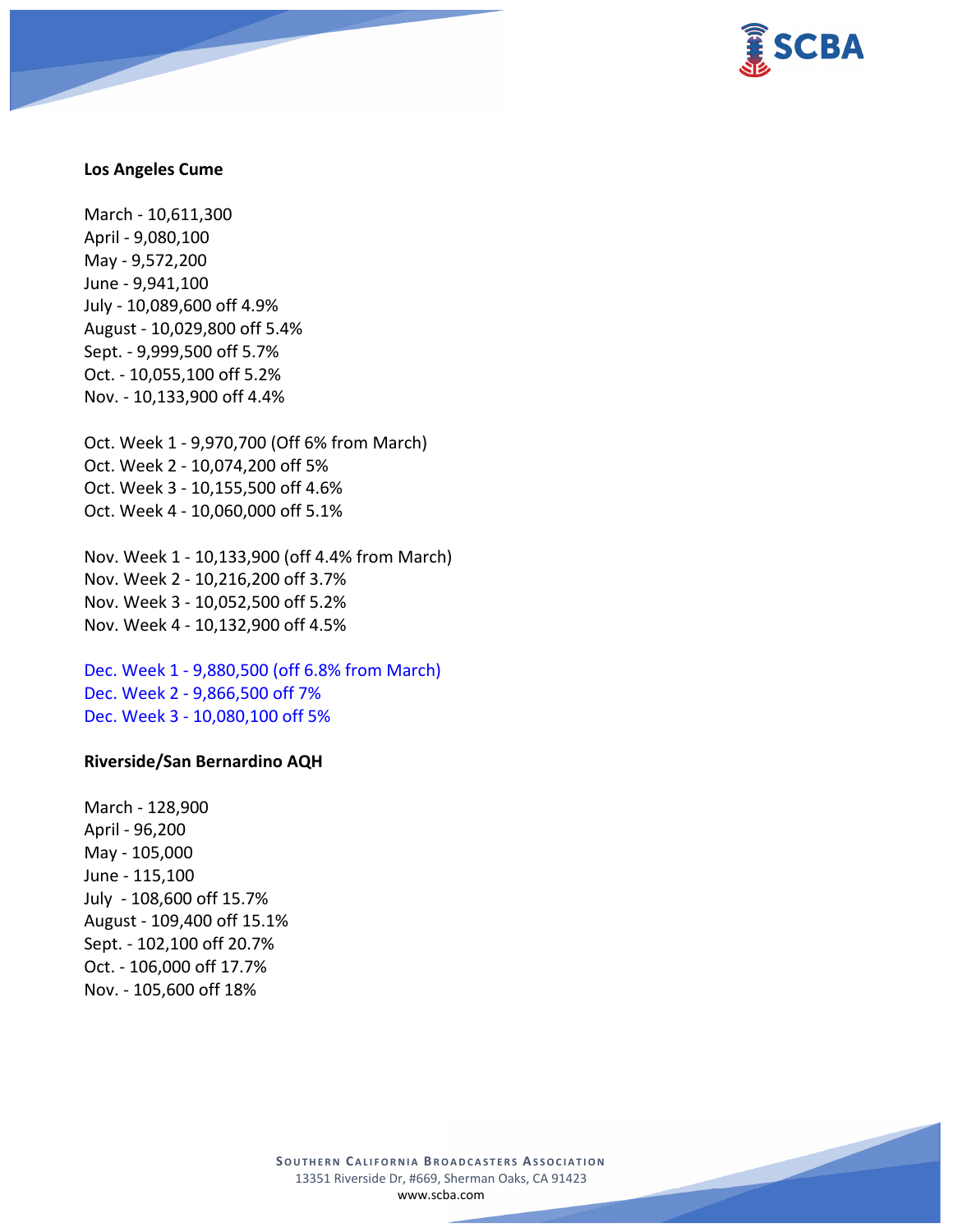

#### **NOTE: THIS IS FROM TAPSCAN AND INCLUDES THE METHODOLOGY CHANGES.**

Oct. Week 1 - 104,600 (Off 18.8% from March) Oct. Week 2 - 104,600 off 18.8% Oct. Week 3 - 102,200 off 20.7% Oct. Week 4 - 101,000 off 21.6%

Nov Week 1 - 101,200 (off 21.4% from March) Nov. Week 2 - 100,000 off 22.4% Nov. Week 3 - 99,000 off 23.1% Nov. Week 4 - 106,500 off 17.3%

Dec. Week 1 - 105,400 (off 18.2% from March) Dec. Week 2 - 108,500 off 15.8% Dec. Week 3 - 109,200 off 15.2%

**NOTE: THE NOVEMBER AQH WEEKLIES ABOVE ARE FROM PPM ANALYSIS TOOL AND DO NOT REFLECT THE METHODOLOGY CHANGES.**

#### **Riverside/San Bernardino Cume**

March - 2,012,400 April - 1,727,400 May - 1,846,500 June - 1,924,800 July - 1,968,100 off 2.2% August - 1,948,500 off 3.1% Sept. - 1,909,800 off 5% Oct. - 1,891,200 off 6% Nov. - 1,901,700 off 5.5%

Oct. Week 1 - 1,916,000 (Off 4.7% from March) Oct. Week 2 - 1,889,200 off 6.1% Oct. Week 3 - 1,889,900 off 6% Oct. Week 4 - 1,869,700 off 7%

Nov. Week 1 - 1,883,100 (off 6.4% from March) Nov. Week 2 - 1,891,100 off 6% Nov. Week 3 - 1,902,800 off 5.4% Nov. Week 4 - 1,929,700 off 4.1%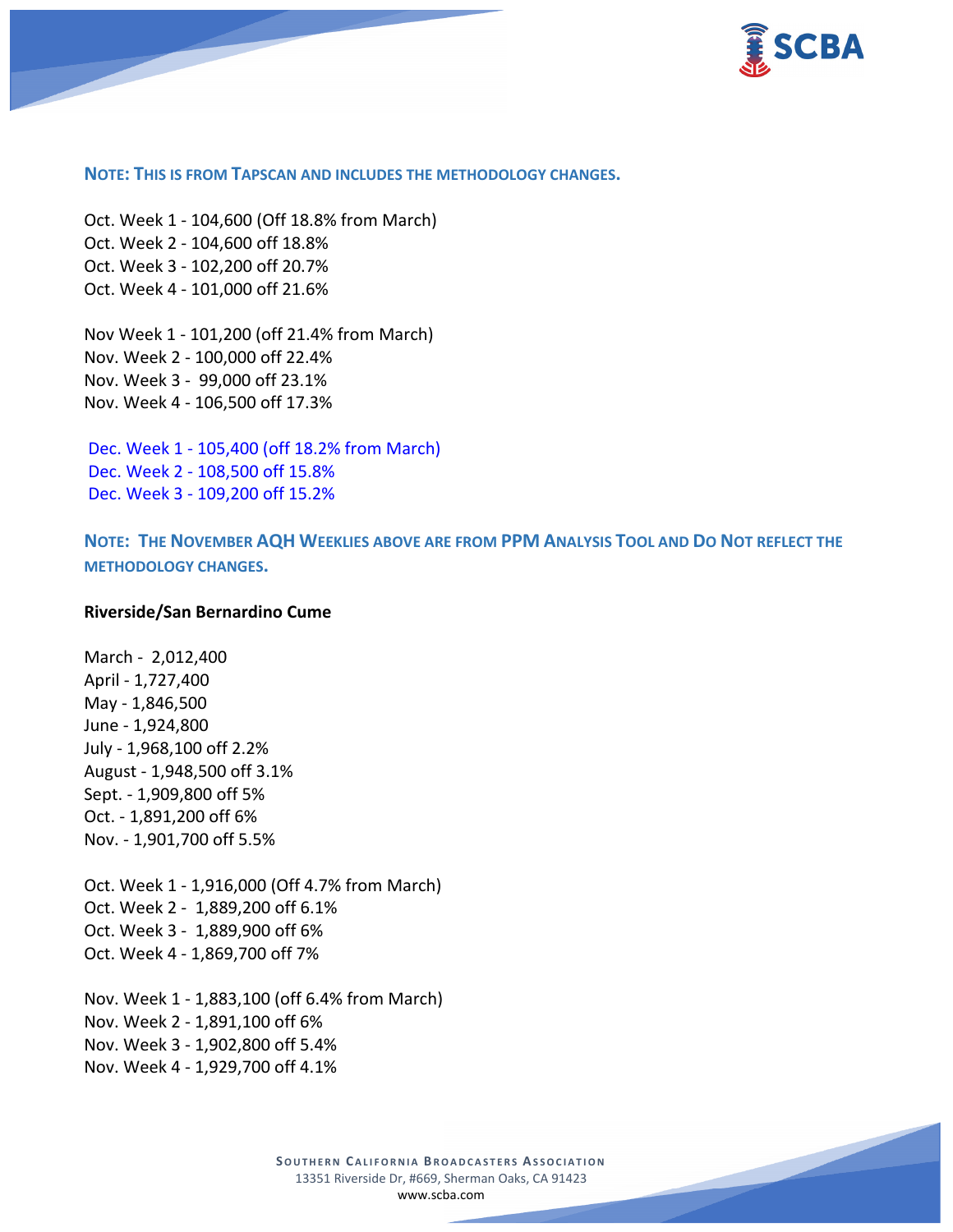

Dec. Week 1 - 1,870,000 (off 7% from March) Dec. Week 2 - 1,933,600 off 3.9% Dec. Week 3 - 1,968,300 off 2.2%

#### **San Diego AQH**

March - 142,700 April - 98,000 May - 109,400 June - 120,100 July - 126,000 August - 128,500 (off 10% from March) Sept. - 125,000 (off 12.4% from March) Oct. - 126,800 (off 11.1% from March) Nov. - 129,300 (off 9.4% from March)

**NOTE: THIS IS FROM TAPSCAN AND INCLUDES THE METHODOLOGY CHANGES** 

Oct. Week 1 - 124,400 (off 12.8% from March) Oct. Week 2 - 121,000 off 15.2% Oct. Week 3 - 118,800 off 16.7% Oct. Week 4 - 125,400 off 12.1% from March

Nov. Week 1 - 119,900 (off 16% from March) Nov. Week 2 - 121,700 off 14.6% Nov. Week 3 - 125,700 off 11.9% Nov. Week 4 - 127,800 off 10.4%

Dec. Week 1 - 118,500 (off 17.0% from March) Dec. Week 2 - 123,500 off 13.5% Dec. Week 3 - 124,900 off 12.5%

Note: The November AQH Weeklies above are from PPM Analysis Tool and Do Not reflect the methodology changes.

#### **San Diego Cume**

March - 2,549,000 April - 2,133,900 May - 2,303,400 June - 2,408,600 July - 2,438,900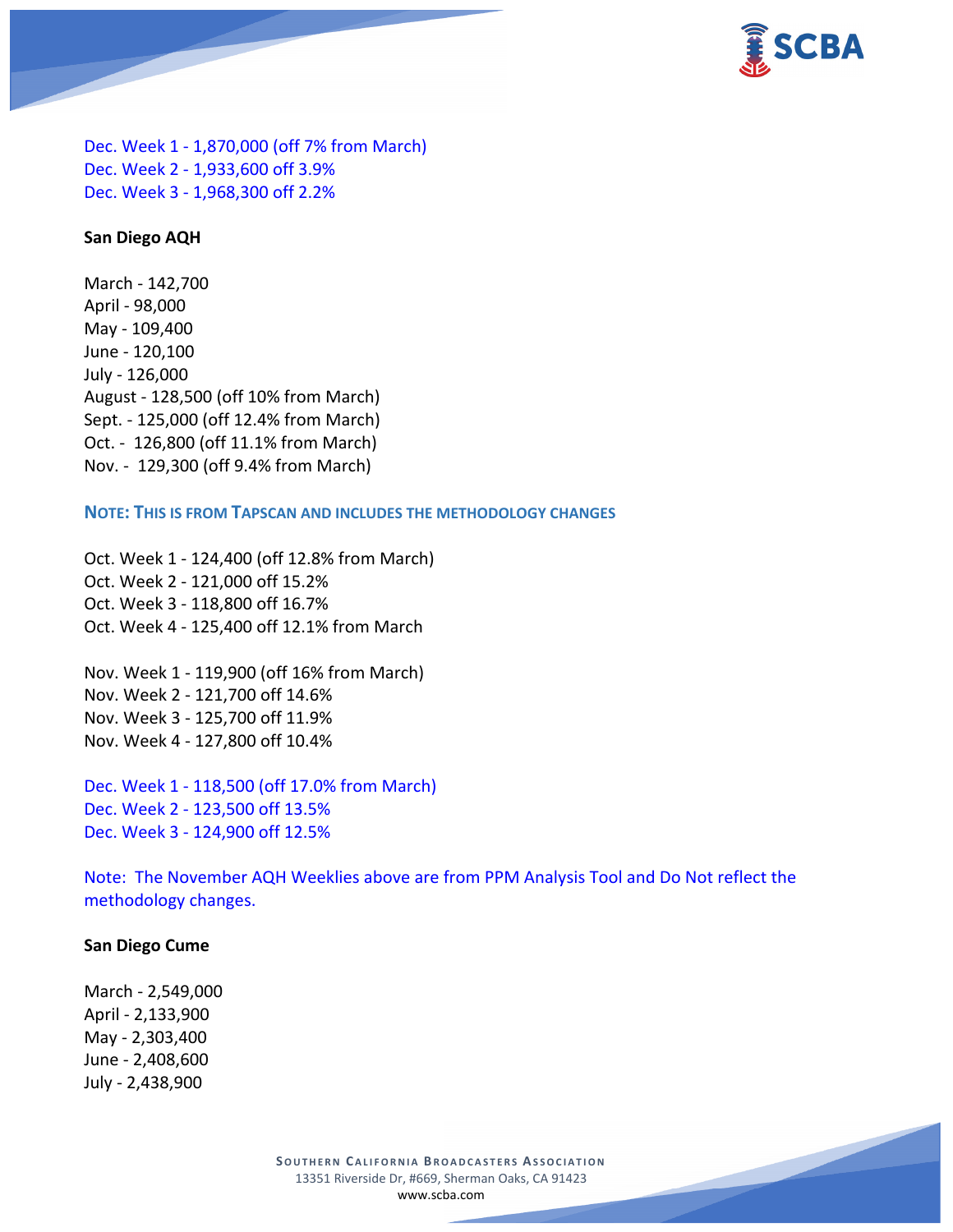

August - 2,418,400 (off 5.1% from March) Sept. - 2,382,700 (off 6.5% from March) Oct. - 2,398,000 (off 5.9% from March) Nov. - 2,361,900 (off 7.3% from March)

Oct. Week 1 - 2,409,400 (Off 5.4% from March) Oct. Week 2 - 2,433,200 (off 4.5%) Oct. Week 3 - 2,403,400 (off 5.7%) Oct. Week 4 - 2,346,200 (off 8.0%)

Nov. Week 1 - 2,324,800 (off 8.8% from March) Nov. Week 2 - 2,320,800 (off 9.0%) Nov. Week 3 - 2,408,500 (off 5.5%) Nov. Week 4 - 2,393,700 (off 6.1%)

Dec. Week 1 - 2,295,700 (off 9.9% from March) Dec. Week 2 - 2,430,700 (off 4.6%) Dec. Week 3 - 2,448,900 (off 3.9%)

#### **RESOURCES AND ARTICLES OF INTEREST TO SALES AND ADVERTISERS:**

**Here's What Agencies Want From Their Media Partners.** Inside Radio (RAB) December 2020 [http://www.insideradio.com/free/here-s-what-agencies-want-from-their-media](http://www.insideradio.com/free/here-s-what-agencies-want-from-their-media-partners/article_3bfbfc94-3abf-11eb-b6d5-875ff58daccb.html)[partners/article\\_3bfbfc94-3abf-11eb-b6d5-875ff58daccb.html](http://www.insideradio.com/free/here-s-what-agencies-want-from-their-media-partners/article_3bfbfc94-3abf-11eb-b6d5-875ff58daccb.html)

**Local Ad Buyers Are Still Mostly An Untapped Podcast Opportunity, Advertiser Survey Shows.** Inside Radio (Borrell) December 10 2020 [http://www.insideradio.com/free/local-ad-buyers-are-still-mostly-an-untapped-podcast-opportunity](http://www.insideradio.com/free/local-ad-buyers-are-still-mostly-an-untapped-podcast-opportunity-advertiser-survey-shows/article_2f3de842-3abe-11eb-a020-e7fceff23d8f.html)[advertiser-survey-shows/article\\_2f3de842-3abe-11eb-a020-e7fceff23d8f.html](http://www.insideradio.com/free/local-ad-buyers-are-still-mostly-an-untapped-podcast-opportunity-advertiser-survey-shows/article_2f3de842-3abe-11eb-a020-e7fceff23d8f.html)

**"The Definitive Guide to Digital Advertising" Will Help You in the Coming Year**

Franchising.com December 10, 2020 [https://www.franchising.com/articles/the\\_definitive\\_guide\\_to\\_digital\\_advertising\\_will\\_help\\_you\\_in\\_t](https://www.franchising.com/articles/the_definitive_guide_to_digital_advertising_will_help_you_in_the_coming_yea.html) [he\\_coming\\_yea.html](https://www.franchising.com/articles/the_definitive_guide_to_digital_advertising_will_help_you_in_the_coming_yea.html)

**Closing Phrases That Have A Big Impact** SalesFuel December 5, 2020 <https://salesfuel.com/closing-phrases-that-have-a-big-impact/>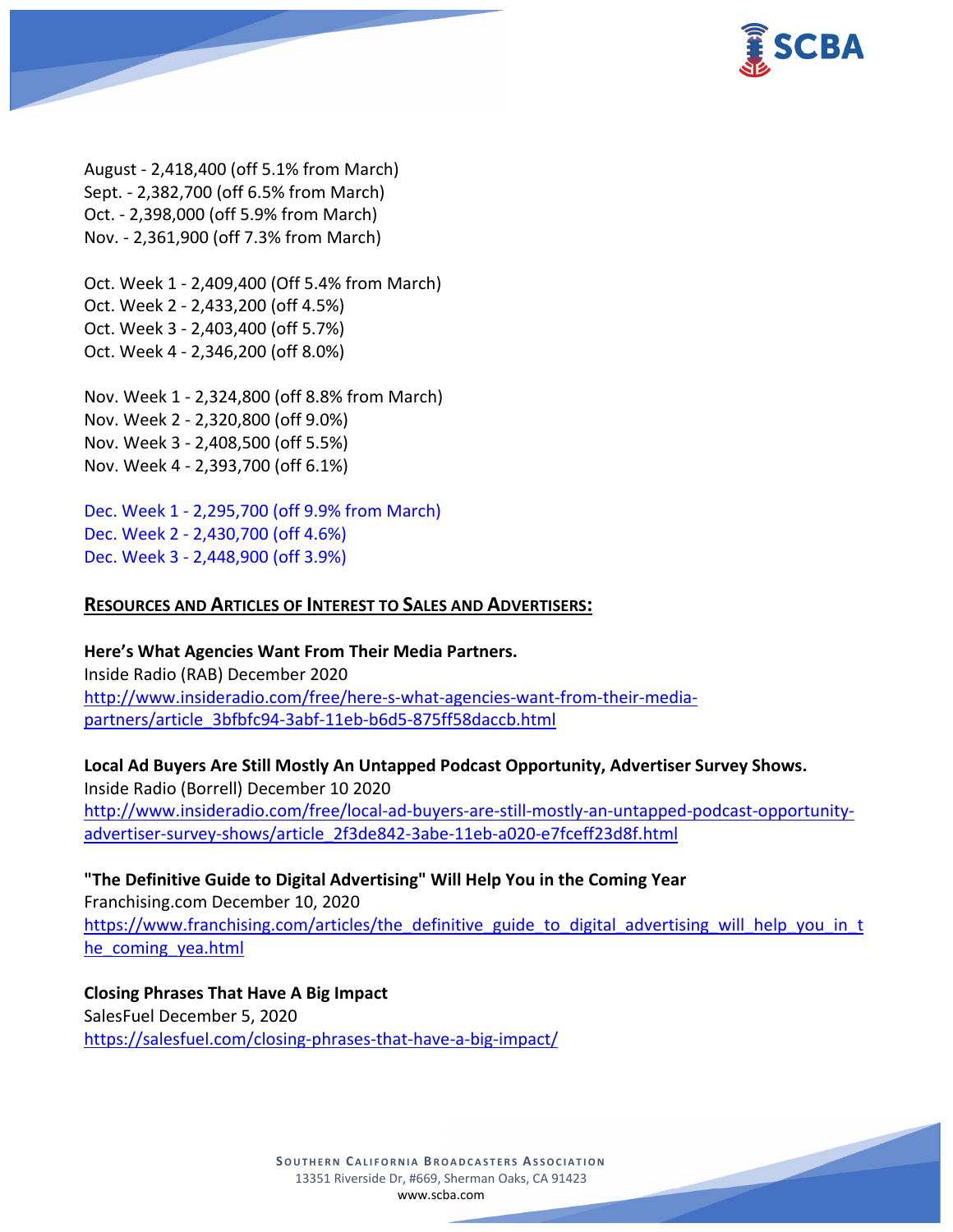

## **Nielsen Compiled 325 Studies Of Podcast Advertisers. Here's What It Found.**

Inside Radio (Nielsen) December 4, 2020 [http://www.insideradio.com/podcastnewsdaily/nielsen-compiled-325-studies-of-podcast-advertisers](http://www.insideradio.com/podcastnewsdaily/nielsen-compiled-325-studies-of-podcast-advertisers-here-s-what-it-found/article_1b15628a-3651-11eb-b4d8-5b84e0d06c87.html)[here-s-what-it-found/article\\_1b15628a-3651-11eb-b4d8-5b84e0d06c87.html](http://www.insideradio.com/podcastnewsdaily/nielsen-compiled-325-studies-of-podcast-advertisers-here-s-what-it-found/article_1b15628a-3651-11eb-b4d8-5b84e0d06c87.html)

## **Radio Plays a Key Role in Amplifying Brand Purpose**

ANA/RAB December 4, 2020 [https://www.ana.net/magazines/show/id/forward-2020-12-rab-leading-with](https://www.ana.net/magazines/show/id/forward-2020-12-rab-leading-with-purpose?st3=201204newsstand360non&utm_source=informz&utm_medium=email&utm_campaign=201204mktg360newsstandnon&_zs=FANij1&_zl=nPSH7)[purpose?st3=201204newsstand360non&utm\\_source=informz&utm\\_medium=email&utm\\_campaign=2](https://www.ana.net/magazines/show/id/forward-2020-12-rab-leading-with-purpose?st3=201204newsstand360non&utm_source=informz&utm_medium=email&utm_campaign=201204mktg360newsstandnon&_zs=FANij1&_zl=nPSH7) [01204mktg360newsstandnon&\\_zs=FANij1&\\_zl=nPSH7](https://www.ana.net/magazines/show/id/forward-2020-12-rab-leading-with-purpose?st3=201204newsstand360non&utm_source=informz&utm_medium=email&utm_campaign=201204mktg360newsstandnon&_zs=FANij1&_zl=nPSH7)

**What Are Your Auto Dealers Doing with Their Tier 2 Ad Money?** SalesFuel December 4, 2020 <https://salesfuel.com/what-are-your-auto-dealers-doing-with-their-tier-2-ad-money/>

## **'Differentiate or die': Travel marketers reboot as vaccine looms**

The Drum December 4, 2020 [https://www.thedrum.com/news/2020/12/04/differentiate-or-die-marketers-reboot-travel-vaccine](https://www.thedrum.com/news/2020/12/04/differentiate-or-die-marketers-reboot-travel-vaccine-looms)[looms](https://www.thedrum.com/news/2020/12/04/differentiate-or-die-marketers-reboot-travel-vaccine-looms)

## **Just Released: Key Findings From Borrell's2020 Local Advertiser Survey**

(Note: This is the executive summary, the full report can be purchased for \$995) Borrell Associates December 4, 2020 **ATTACHMENT**: [Borrell's 2020 Local Advertiser Survey](https://scba.com/borrells-2020-local-advertiser-survey/)

## **RESOURCES AND ARTICLES OF INTEREST TO MANAGERS FOR PLANNING AND FORECASTING:**

## **THE UCLA ANDERSON FORECASTFOR THE NATION AND CALIFORNIA**

December 8, 2020

Note: We kick off this section with a few resources to recap this week's UCLA Anderson economic forecast for the US and California to help you make any last minute adjustment to your 2021 budget and calendarization. Back loading the revenue budgets for the last 9 months of 2021 budgets is likely a best practice. We will start the attachments with a recap article from yesterday's LA Times and then the presentation PDFs for the US and California economic forecasts.

## **ATTACHMENTS:**

**[LA Times-UCLA Anderson 2021 Economic Forecast](https://scba.com/la-times-ucla-anderson-2021-econ-forecast-12-9-20/)**

**[UCLA Anderson Economic Forecast December 2020 US](https://scba.com/ucla-anderson-econ-forecast-dec2020_us/)**

**[UCLA Anderson Economic Forecast December 2020 CA](https://scba.com/ucla-anderson-econ-forecast-dec2020_ca/)**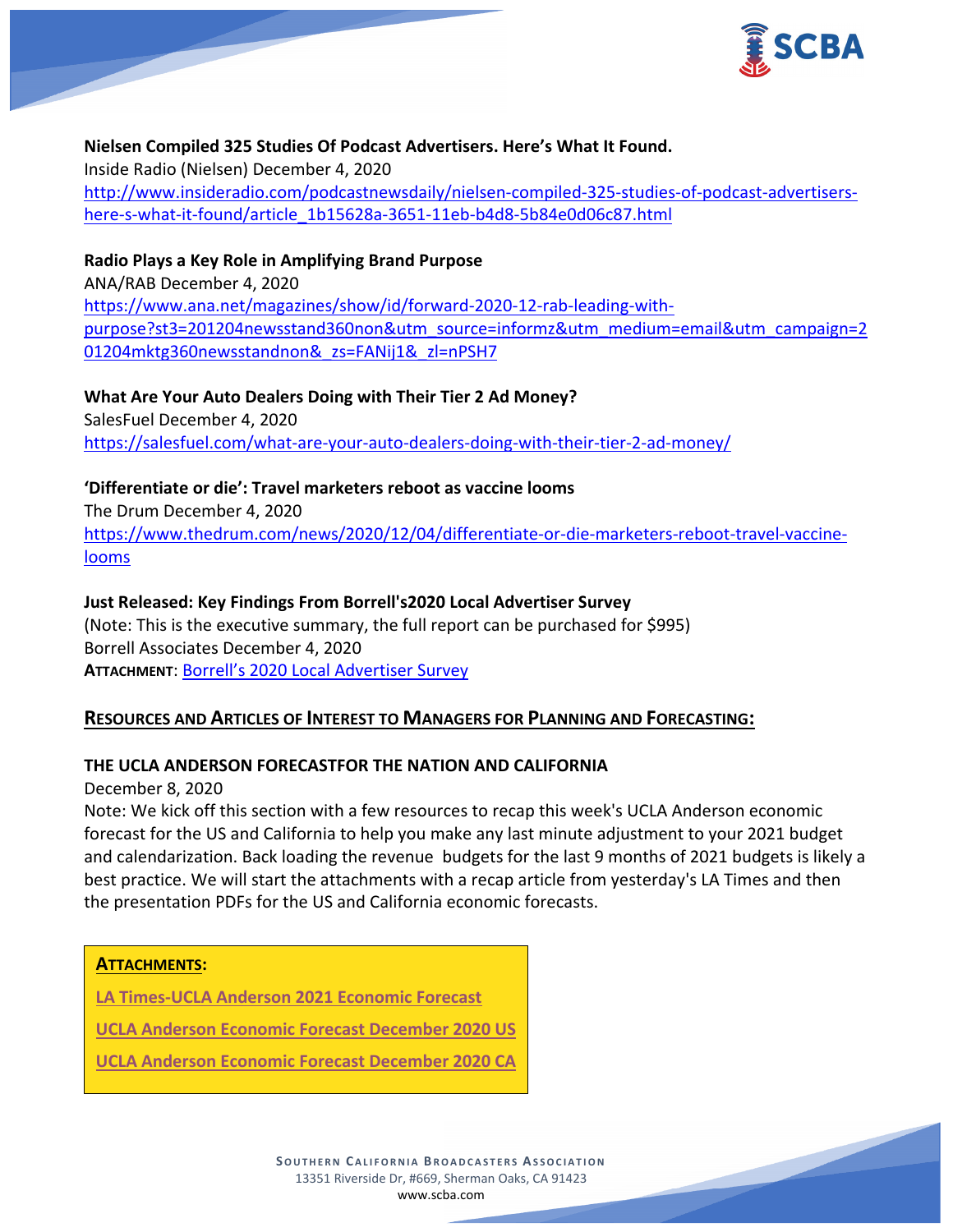

**Share Of Ear: Podcasting Is Closing The Gap With Other Media.** Inside Radio (Edison Research) December 10, 2020 [http://www.insideradio.com/podcastnewsdaily/share-of-ear-podcasting-is-closing-the-gap-with-other](http://www.insideradio.com/podcastnewsdaily/share-of-ear-podcasting-is-closing-the-gap-with-other-media/article_5d59eb72-3b0e-11eb-8213-e7dfb38ad939.html)[media/article\\_5d59eb72-3b0e-11eb-8213-e7dfb38ad939.html](http://www.insideradio.com/podcastnewsdaily/share-of-ear-podcasting-is-closing-the-gap-with-other-media/article_5d59eb72-3b0e-11eb-8213-e7dfb38ad939.html)

**Top 3 Verticals for Local Ad Spend Growth in 2021**

BIA Advisory Services December 10, 2020 <http://blog.biakelsey.com/index.php/2020/12/10/top-3-verticals-for-local-ad-spend-growth-in-2021/>

**Is Traditional Media In Jeopardy?** Radio Ink December 10, 2020 <https://radioink.com/2020/12/10/is-traditional-media-in-jeopardy/>

**Nielsen commits to replace TV ratings system with cross-media model by 2024**

The Drum December 10, 2020 [https://www.thedrum.com/news/2020/12/09/nielsen-commits-replace-tv-ratings-system-with-cross](https://www.thedrum.com/news/2020/12/09/nielsen-commits-replace-tv-ratings-system-with-cross-media-model-2024?utm_campaign=Newsletter_Daily_US&utm_source=pardot&utm_medium=email)[media-model-2024?utm\\_campaign=Newsletter\\_Daily\\_US&utm\\_source=pardot&utm\\_medium=email](https://www.thedrum.com/news/2020/12/09/nielsen-commits-replace-tv-ratings-system-with-cross-media-model-2024?utm_campaign=Newsletter_Daily_US&utm_source=pardot&utm_medium=email)

**Podcasts Reach Advertising's Unreachable, But Study Warns Of Over-Commercialization.** Inside Radio (Edison Research) December 9, 2020 [http://www.insideradio.com/podcastnewsdaily/podcasts-reach-advertising-s-unreachable-but-study](http://www.insideradio.com/podcastnewsdaily/podcasts-reach-advertising-s-unreachable-but-study-warns-of-over-commercialization/article_96476114-3a49-11eb-b94e-738e1a0cf2ba.html)[warns-of-over-commercialization/article\\_96476114-3a49-11eb-b94e-738e1a0cf2ba.html](http://www.insideradio.com/podcastnewsdaily/podcasts-reach-advertising-s-unreachable-but-study-warns-of-over-commercialization/article_96476114-3a49-11eb-b94e-738e1a0cf2ba.html)

### **Senate Confirms FCC Nominee Who Pushed To Regulate Social Media**

Digital News Daily December 9, 2020 [https://www.mediapost.com/publications/article/358495/senate-confirms-fcc-nominee-who-pushed](https://www.mediapost.com/publications/article/358495/senate-confirms-fcc-nominee-who-pushed-to-reguate.html)[to-reguate.html](https://www.mediapost.com/publications/article/358495/senate-confirms-fcc-nominee-who-pushed-to-reguate.html)

### **The Government Sues to Break Up Facebook**

ADWEEK December 9, 2020 [https://www.adweek.com/media/the-government-sues-to-break-up](https://www.adweek.com/media/the-government-sues-to-break-up-facebook/?utm_content=position_1&utm_source=postup&utm_medium=email&utm_campaign=BreakingNews_Newsletter_201209143237&lyt_id=1385784)[facebook/?utm\\_content=position\\_1&utm\\_source=postup&utm\\_medium=email&utm\\_campaign=Brea](https://www.adweek.com/media/the-government-sues-to-break-up-facebook/?utm_content=position_1&utm_source=postup&utm_medium=email&utm_campaign=BreakingNews_Newsletter_201209143237&lyt_id=1385784) [kingNews\\_Newsletter\\_201209143237&lyt\\_id=1385784](https://www.adweek.com/media/the-government-sues-to-break-up-facebook/?utm_content=position_1&utm_source=postup&utm_medium=email&utm_campaign=BreakingNews_Newsletter_201209143237&lyt_id=1385784)

**Automotive TV Spending Continues To Rise**

MediaPost December 4, 2020 [https://www.mediapost.com/publications/article/358361/automotive-tv-spending-continues-to](https://www.mediapost.com/publications/article/358361/automotive-tv-spending-continues-to-rise.html)[rise.html](https://www.mediapost.com/publications/article/358361/automotive-tv-spending-continues-to-rise.html)